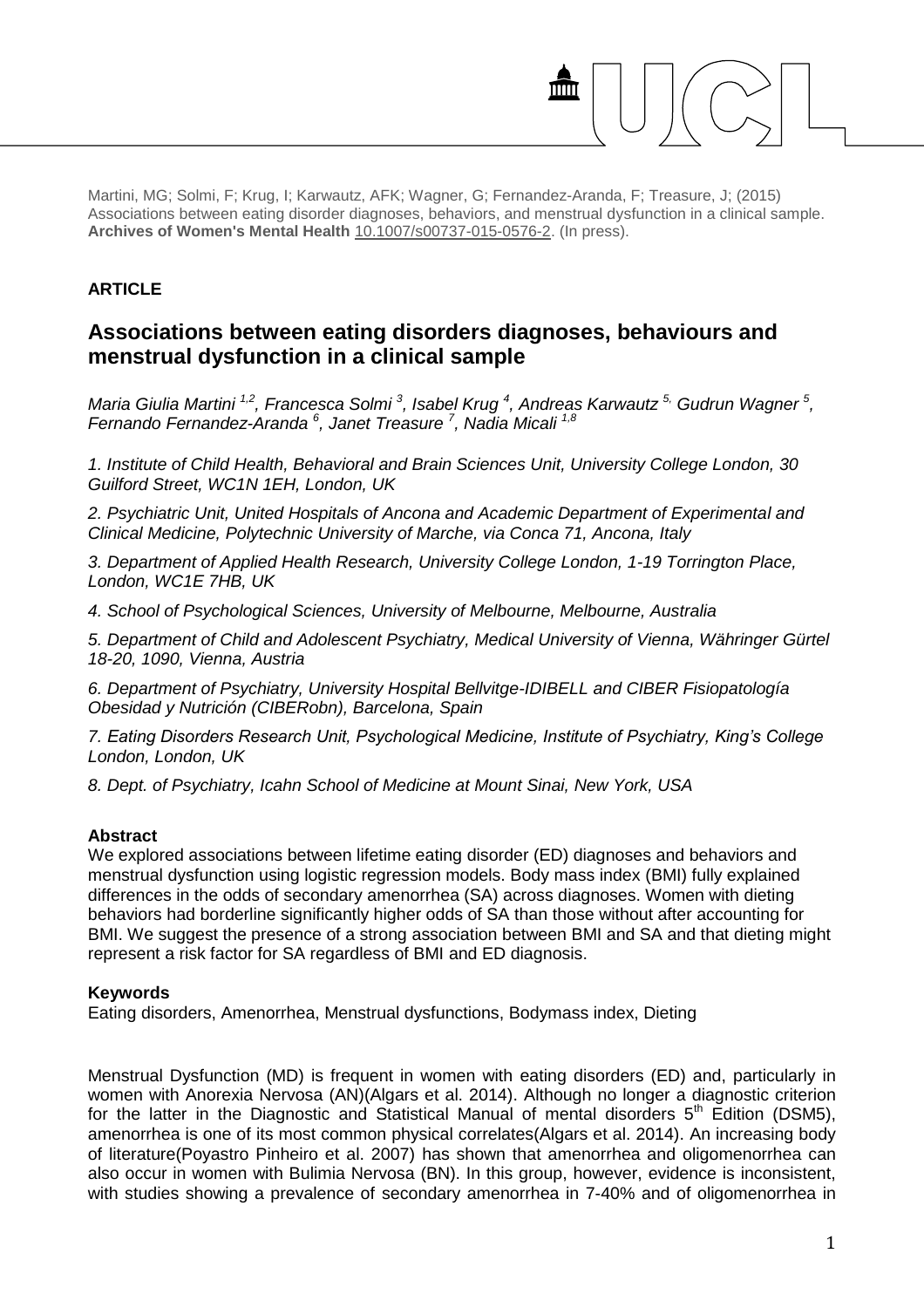37-64% of cases, respectively(Poyastro Pinheiro et al. 2007; Gendall et al. 2000). Although the literature suggests that malnutrition-related impairments in the hypothalamic-pituitary-ovarian axis and Polycystic ovary syndrome (PCOS) could be risk factors for developing secondary amenorrhea in women with AN and BN, respectively(Vyver et al. 2008) evidence is still inconclusive with respect to both its prevalence across diagnoses and risk factors/mechanisms.

ED behaviours such as binge-eating, purging, dieting, and excessive exercising have also been associated with MD independent of ED diagnoses(Poyastro Pinheiro et al. 2007; Austin et al. 2008; Gendall et al. 2000). Energy intake fluctuations typical of binge-eating, could affect insulinresistance, whereas raised insulin secretion and opioid and dopamine release resulting from purging behaviours could cause impairments of menstrual function(Tortorella et al. 2014). Although impairments in gonadotropin secretion following weight loss, often associated with dieting and exercising(Montero et al. 1996; Mendelsohn and Warren 2010) have been implicated in the onset of MD, evidence on the role of low Body Mass Index (BMI), often associated with these behaviours, in causing menstrual irregularities is contradicting(Vyver et al. 2008). Some studies suggest that low BMI is the only predictor of MD in women with ED(Dalle Grave et al. 2008). Others, however, have shown that amenorrhea often precedes weight loss and persists after weight recovery(Brambilla et al. 2003), or is independent from weight loss(Gendall et al. 2000) suggesting that other factors, such as neuroendocrine and psychological aspects (i.e. the persistence of anorexia-related symptoms such as body dissatisfaction) could be involved in the pathogenesis of amenorrhea(Brambilla et al. 2003).

Considering the scarcity of research in this area, we aimed to investigate: the association between MD (i.e. primary and secondary amenorrhea) and (a) AN [AN-Restrictive (AN-R) and AN-Binge Purging (AN-BP)] and BN, and (b) ED behaviours, such as dieting, binge eating, purging and excessive exercising in a clinical ED sample (irrespective of diagnosis). Moreover, we explored the role of lowest ever BMI as a mediator of the association between ED and MD.

## **Methods**

## Sample

A total of 320 ED patients recruited from secondary and tertiary services and self-help groups in four European countries (UK, Austria, Spain, Slovenia) as part of a multicenter study(Krug et al. 2012). Ethics committees of all participating organisations approved the study and women gave their informed consent.

## **Measures**

All variables were obtained through the EATATE diagnostic interview(Anderluh 2003), a purposelydesigned European adaptation of the Longitudinal Interval Follow-up Evaluation (LIFE)(Keller 1987), as it elicits information on frequency and duration of ED behaviours (e.g. dieting, bingeeating and purging), cognitions (e.g. fear of fatness, preoccupation with food, and weight concerns) and menstrual function. We derived DSM-IV lifetime diagnoses of AN [restrictive(AN-R) or bingepurge type(AN-BP)] defined broadly as meeting all diagnostic criteria except amenorrhea, and BN, using a hierarchical approach. A diagnosis of AN-R 'trumped' other diagnoses based on the assumption of a recognized association with MD(Brambilla et al. 2003). The *AN-R* group (N=115) thus also included women who had crossed over to AN-BP (N=20;17.4%) or BN (N=16;13.9%); *AN-BP* (N=93) women included those who had crossed over to BN (N= 30; 32.3%), but not AN-R; whereas *BN*: included women who only ever had BN (N=43). Participants with eating disorder not otherwise specified (EDNOS)(N=12) and Binge Eating Disorder (BED) (N=13) were excluded due to small numbers.

To investigate our second aim, we employed each of the following lifetime behaviours (i.e. yes/no) as predictors (not mutually exclusive): (i) binge-eating (n=145);(ii) dieting (n=220); (iii) excessive exercise for weight-loss (n=169); (iv)purging (self-induced vomiting, laxatives or diuretics) (n=169); (v) binge-eating and purging (n=135).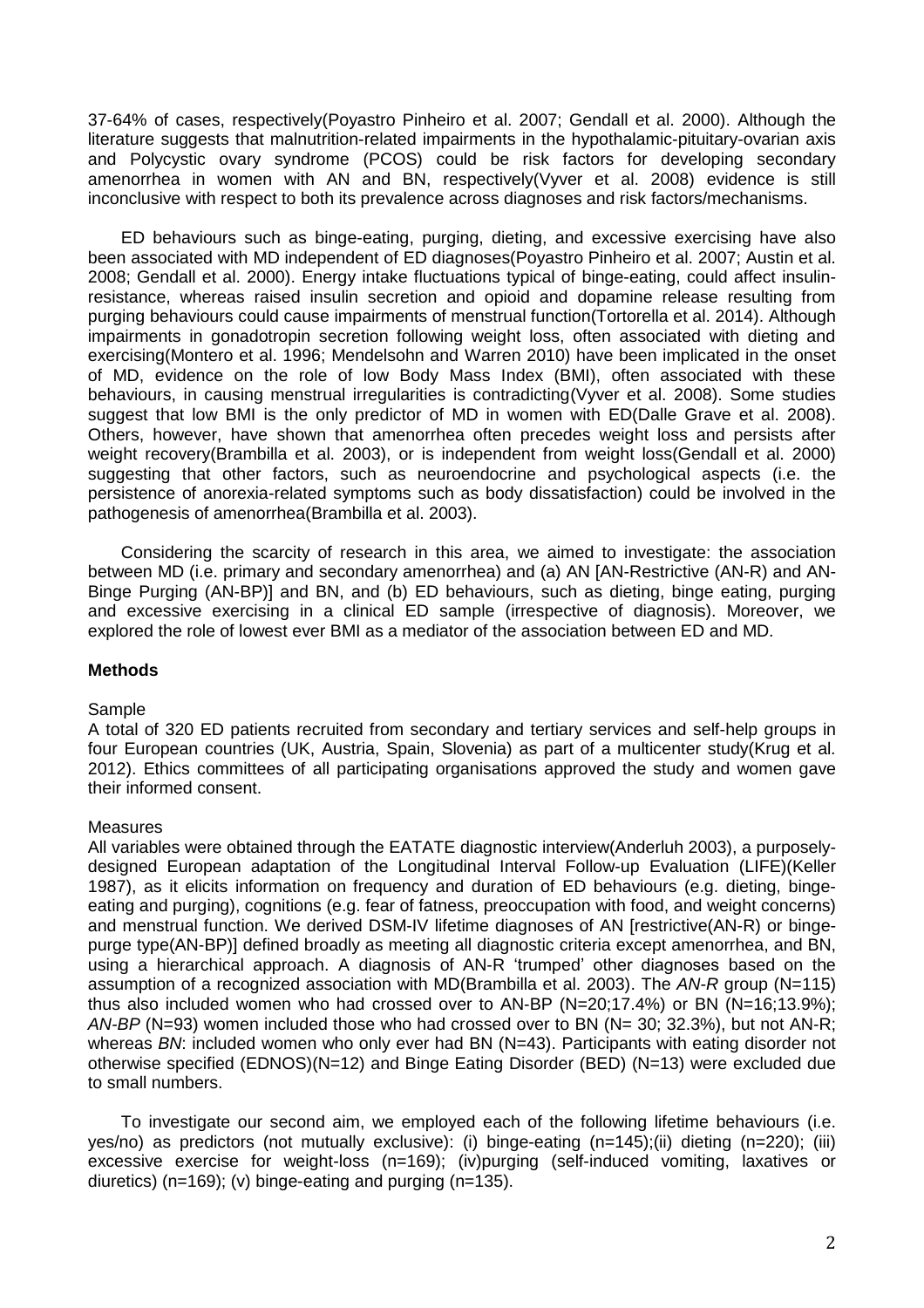Lifetime menstrual function was defined as: normal, primary amenorrhea (period never started or menarche after 16 years), secondary amenorrhea (menstruation cycles ceased for ≥3 months after menarche).

Other covariates employed were: age at interview, lifetime contraceptive use, age of onset of ED symptoms, and lifetime lowest BMI at final height.

## Data analyses

The distribution of exposures, outcomes and covariates in the sample was described using crosstabulations with Fisher's exact test and ANOVAs.

We investigated the association between lifetime ED diagnoses, ED behaviours, and BMI and MD using crude and adjusted multinomial logistic and logistic regression models. A minimally adjusted model included: age, contraceptive use, and ED age of onset, as *a priori* confounders. Lowest lifetime BMI was subsequently included in a multivariate fully adjusted model to investigate its mediating role on the association between ED diagnosis, ED behaviours and MD.

Only participants with complete data on predictors and outcomes were included in the analyses (N=247). A total of 5.6%, 10.9%, 6.6% and 1.6% women had missing data respectively on age, age of ED onset, contraceptive use, and lowest BMI. These data were imputed using multiple imputations with chained equations since the assumption of missing at random appeared plausible (Table S3). Analyses were run using Stata13.

## **Results**

#### Sample

Our sample consisted of 247 ED participants (AN-R: N=115; BN: N=39; AN-BP: N=93). Lifetime lowest BMI differed across diagnoses and ED behaviours (Table S1).

## ED diagnoses and MD

Both primary and secondary amenorrhea were more prevalent in women with AN-R (47.1% and 12.7%, respectively) compared to women with other diagnoses (Table S2).

Women with BN had lower odds of lifetime secondary amenorrhea than women with AN-R in crude and minimally adjusted, but not in fully adjusted analyses (Table 1). Lifetime lowest BMI was associated with secondary amenorrhea both in crude and adjusted models OR=0.7 (95%CI:0.6- 0.8).

## ED behaviours and MD

Women with lifetime dieting behaviours and lifetime excessive exercising had higher odds of reporting secondary amenorrhea compared to those who did not in unadjusted and minimally adjusted models. In the fully adjusted models dieting was weakly associated with MD (p<0.08), whilst excessive exercise was not. Women with lifetime binge-purge behaviours had lower odds of primary amenorrhea in crude and minimally adjusted, but not in fully adjusted models (Table 2).

## **Discussion**

This study investigated the association between lifetime ED diagnoses and behaviours, and MD. Women with BN had lower odds of secondary amenorrhea compared to those with AN, and this difference was explained by lifetime lowest BMI. We did not find associations between specific ED diagnoses and primary amenorrhea. Across the overall sample, lifetime dieting was associated with secondary amenorrhea, mostly due to low lifetime BMI.

In line with previous studies showing that secondary amenorrhea is highly prevalent in women with broadly defined AN(Poyastro Pinheiro et al. 2007) we found that women with AN (R and BP) had a higher prevalence and odds of secondary amenorrhea compared to BN. This difference was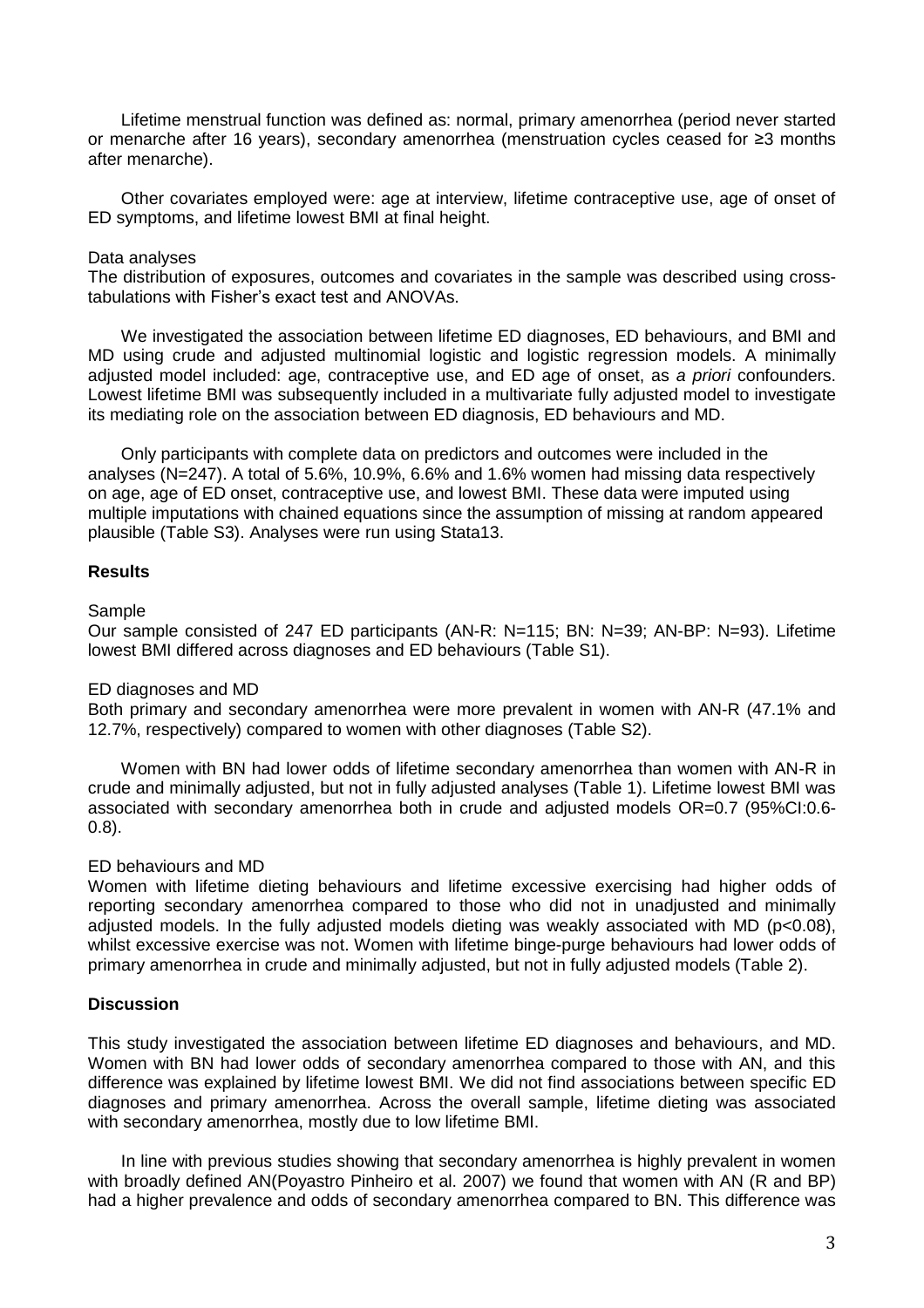fully explained by lower BMI in this group. Although our study cannot provide evidence that factors other than BMI, such as ED-associated psychopathology(Brambilla et al. 2003) (i.e. anorexiarelated symptoms such as drive of thinness) or comorbid behaviours(Gendall et al. 2000), could explain higher prevalence of amenorrhea in women with ED compared to healthy controls, it suggests that BMI is a strong discriminant across ED groups.

Evidence from ED samples suggests that ED behaviours (i.e. bingeing, purging, dieting, and excessive exercising) are associated with higher prevalence of secondary amenorrhea(Poyastro Pinheiro et al. 2007). In this study, we only found dieting to be associated with secondary amenorrhea independent of BMI, an association seen also in non-ED populations, independent of BMI(Montero et al. 1996). Absolute weight loss and the decrease of fat mass secondary to dieting could contribute to ovarian dysfunction leading to MD(Vyver et al. 2008). More research is warranted to explore risk mechanisms as well as the associations across ED behaviours and a wider range of MD.

The main strength of this study was that ED diagnoses were obtained using a structured interview and included comprehensive lifetime data across a range of behaviours and cognitions. However, some limitations should be mentioned. We did not have a healthy control group; therefore, we could not compare the prevalence of MD in women with and without ED. The small size of index groups could have resulted in type II error, especially in analyses for primary amenorrhea, due to low power. We could not control for PCOS, thought to increase the risk of MD in women with binge-eating behaviours(Vyver et al. 2008). We were unable to establish the temporality of occurrence of exposure and outcomes. Further detail on timing of diagnosis and MD could be useful especially in women with cross-over diagnoses. We assessed behaviours irrespective of frequency, thus we could not investigate potential dose-response effects on outcomes.

In conclusion, in a clinical ED sample we found that low BMI was the factor most strongly associated with secondary amenorrhea, although dieting behaviours were associated with the latter irrespective of ED diagnosis. More research is warranted to investigate risk factors for MD in population-based samples and to understand biological mechanisms. Our findings suggest that clinicians should screen women presenting with weight loss or dieting for adverse reproductive outcomes.

## **Acknowledgments**

Financial support was received from the European Union (Framework-V Multicenter Research Grant, QCK1-1999- 916). CIBERobn is an initiative of ISCIII. We would like to thank Dr Marija Anderluh for providing data from Slovenia.

## **References**

- Algars M, Huang L, Von Holle AF, Peat CM, Thornton LM, Lichtenstein P, Bulik CM (2014) Binge eating and menstrual dysfunction. Journal of psychosomatic research 76(1):19–22
- Anderluh M (2003) Childhood Obsessive-Compulsive Personality Traits in Adult Women With Eating Disorders: Defining a Broader Eating Disorder Phenotype. American Journal of Psychiatry 160(2): 242
- Austin S, Ziyadeh NJ, Vohra S, Forman S, Gordon CM, Prokop LA, Keliher A, Jacobs D (2008) Irregular Menses Linked to Vomiting in a Nonclinical Sample: Findings from the National Eating Disorders Screening Program in High Schools. J Adolesc Health 42(5): 450–457